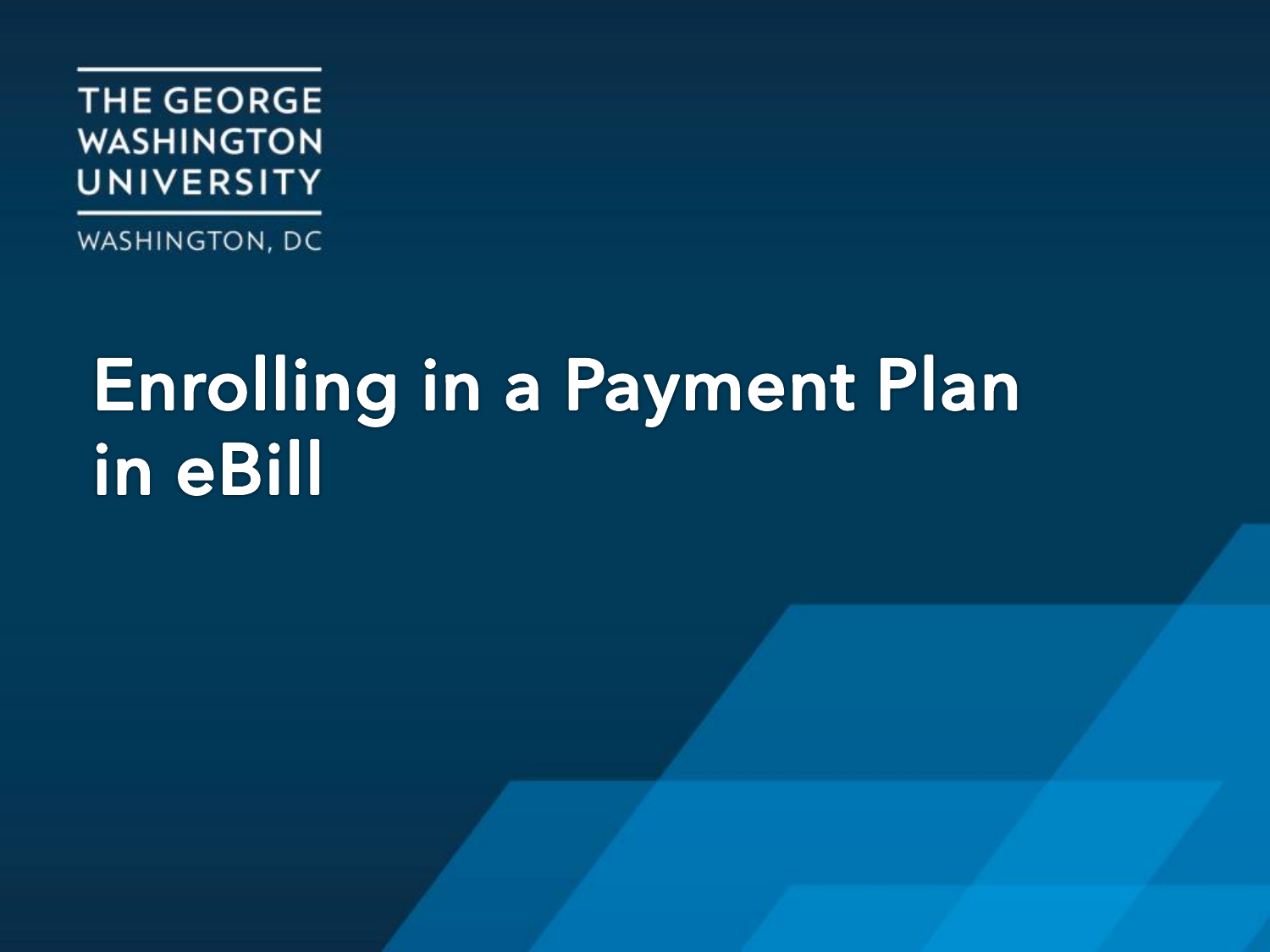| <b>THE GEORGE</b><br><b>WASHINGTON</b><br>UNIVERSITY<br><b>STUDENT ACCOUNT @BILL</b><br>WASHINGTON, DC |                                                                | Logout <sup>(*</sup>      |
|--------------------------------------------------------------------------------------------------------|----------------------------------------------------------------|---------------------------|
| 带<br>My Account<br>Make Payment                                                                        | <b>Deposits</b><br>Payment Plans<br><b>Refunds</b><br>Help     |                           |
| Announcement                                                                                           | <b>Student Account</b>                                         | My Profile Setup          |
| <b>Welcome to Your Student</b>                                                                         | <b>Balance</b><br>\$0.00                                       | <b>Authorized Users</b>   |
| Account!<br><b>Please note that Title IV refunds</b><br>will be processed automatically                | <b>View Activity</b><br>Make Payment<br>Enroll in Payment Plan | <b>Electronic Refunds</b> |
| unless you've updated your<br>voluntary online authorizations in<br>GWEB.                              | <b>Statements</b>                                              |                           |
| How eBill Works<br>How to Read Your Statement                                                          | Your latest eBill Statement<br>View<br>Statement (10/13/17)    | <b>Notifications</b>      |

• Select the Payment Plan tab from the eBill homepage

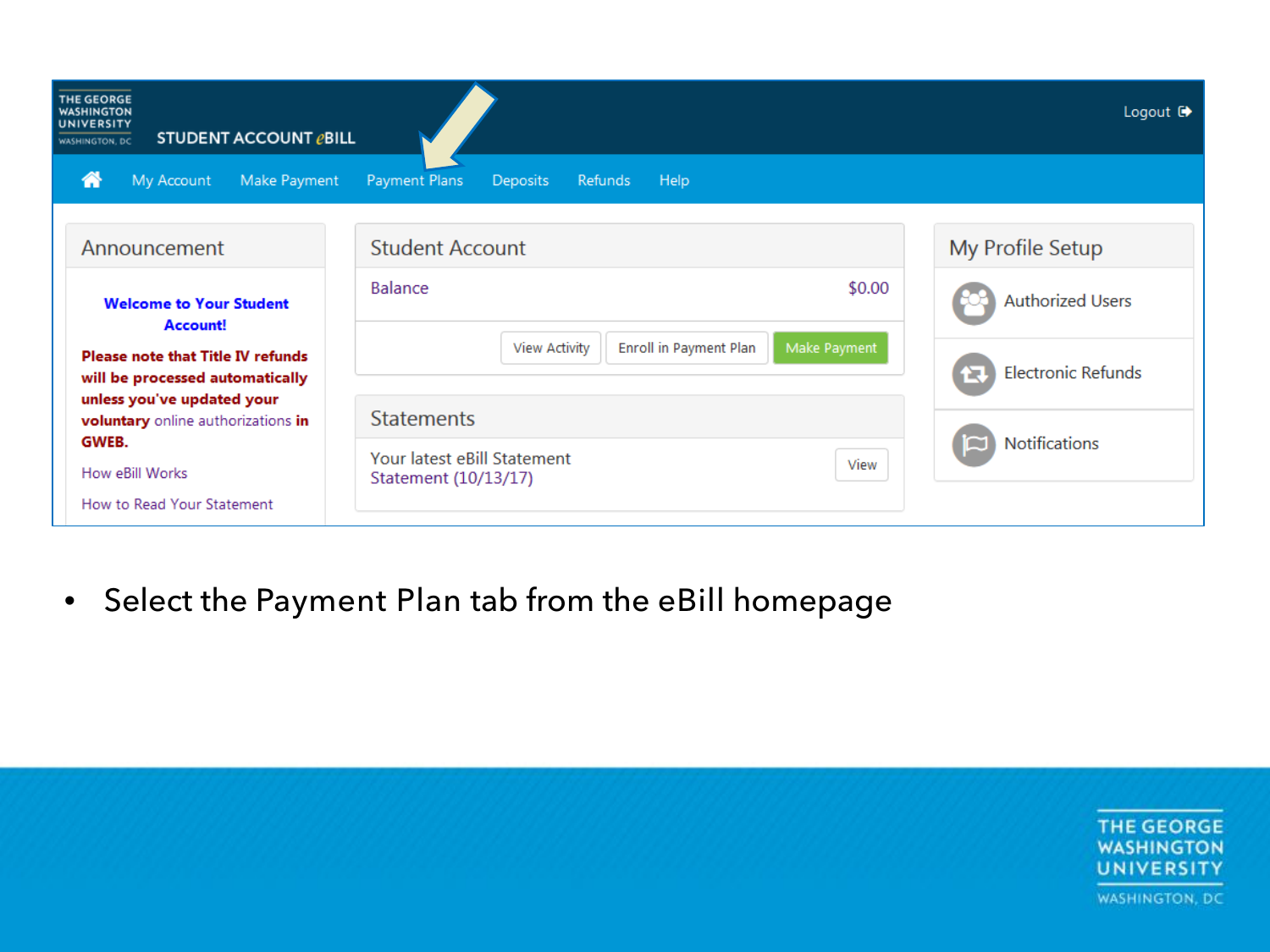| <b>THE GEORGE</b><br><b>WASHINGTON</b><br><b>UNIVERSITY</b><br><b>WASHINGTON, DC</b> |                      | <b>STUDENT ACCOUNT @BILL</b>                                                                                     |               |                 |         |      |  |                   | Logout $\mathbb{Q}$ |
|--------------------------------------------------------------------------------------|----------------------|------------------------------------------------------------------------------------------------------------------|---------------|-----------------|---------|------|--|-------------------|---------------------|
| 倄                                                                                    | My Account           | Make Payment                                                                                                     | Payment Plans | <b>Deposits</b> | Refunds | Help |  |                   | My Profile          |
|                                                                                      | <b>Payment Plans</b> |                                                                                                                  |               |                 |         |      |  |                   |                     |
|                                                                                      | Manage Plans         | Plan History                                                                                                     |               |                 |         |      |  |                   |                     |
|                                                                                      |                      | You are not yet enrolled in a payment plan for the current term. To enroll in a payment plan, select Enroll Now. |               |                 |         |      |  |                   |                     |
|                                                                                      |                      |                                                                                                                  |               |                 |         |      |  | <b>Enroll Now</b> |                     |

• On the Payment Plans tab, click the Enroll Now button to start a new plan

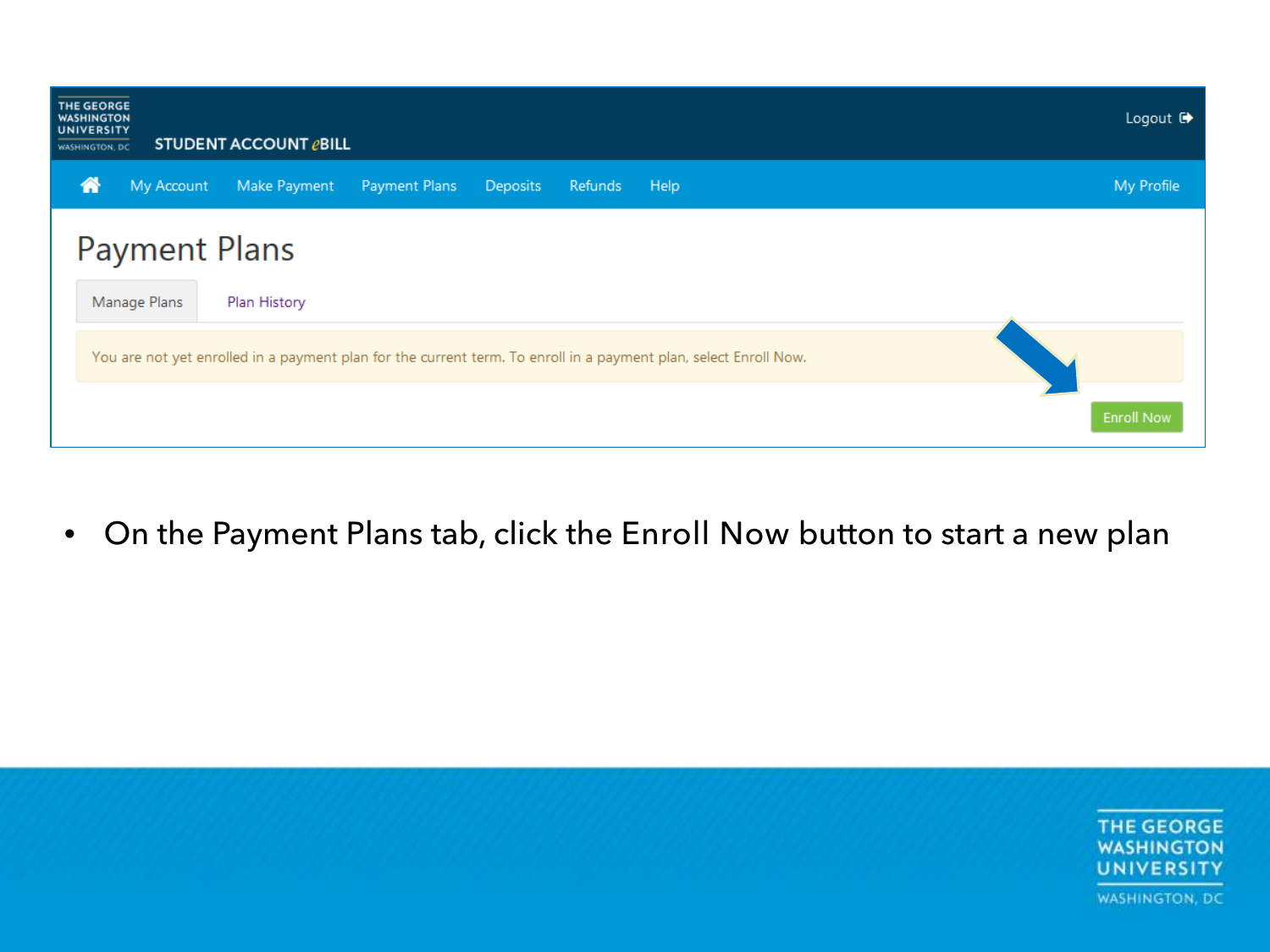| <b>THE GEORGE</b><br><b>WASHINGTON</b><br><b>UNIVERSITY</b><br>WASHINGTON, DC |             | <b>STUDENT ACCOUNT @BILL</b> |               |                 |                                                                                                                  |           | Logout <sup>[</sup> |
|-------------------------------------------------------------------------------|-------------|------------------------------|---------------|-----------------|------------------------------------------------------------------------------------------------------------------|-----------|---------------------|
| А                                                                             | My Account  | Make Payment                 | Payment Plans | <b>Deposits</b> | Refunds<br>Help                                                                                                  |           | My Profile          |
|                                                                               |             | 目<br>Select                  |               |                 | <b>BEEF</b><br><b>BEER</b><br><b>BREE</b><br>Schedule                                                            | Agreement |                     |
|                                                                               |             |                              |               |                 | You are not yet enrolled in a payment plan for the current term. To enroll in a payment plan, select Enroll Now. |           |                     |
| Select Term                                                                   | Select Term | $\mathbf{v}$<br>Select       |               |                 |                                                                                                                  |           |                     |

• In the Plan Enrollment box, use the drop down to Select Term, then click the Select button.

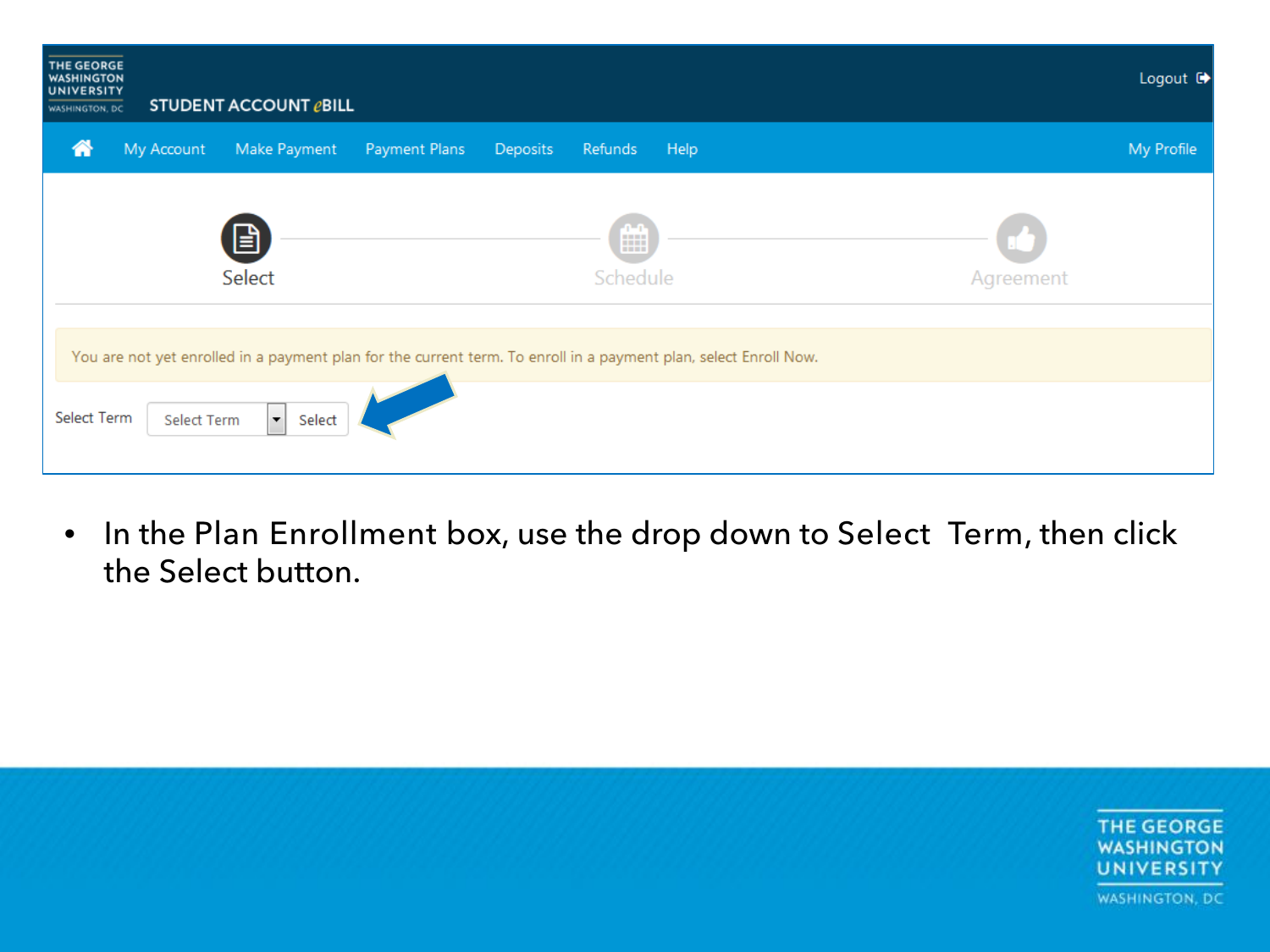| <b>THE GEORGE</b><br><b>WASHINGTON</b><br>UNIVERSITY<br><b>WASHINGTON, DC</b> | STUDENT ACCOUNT @BILL          |                                                                                                                  |                        |                     |                         | Logout <sup>(*</sup>     |
|-------------------------------------------------------------------------------|--------------------------------|------------------------------------------------------------------------------------------------------------------|------------------------|---------------------|-------------------------|--------------------------|
| 倄<br>My Account                                                               | Make Payment                   | Payment Plans<br><b>Deposits</b>                                                                                 | <b>Refunds</b><br>Help |                     |                         | My Profile               |
|                                                                               | 目<br>Select                    |                                                                                                                  | 酾<br>Schedule          |                     | Agreement               |                          |
|                                                                               |                                | You are not yet enrolled in a payment plan for the current term. To enroll in a payment plan, select Enroll Now. |                        |                     |                         |                          |
| Select Term<br>Spring 2018                                                    | $\blacktriangledown$<br>Select |                                                                                                                  |                        |                     |                         |                          |
| <b>Plan Name</b>                                                              | <b>Setup Fee</b>               | <b>Required Down Payment</b>                                                                                     |                        | <b>Installments</b> | <b>Late Payment Fee</b> | <b>Action</b>            |
| Spring 18 - Tier 2                                                            | \$50.00                        |                                                                                                                  | 20%                    | 4                   | \$0.00                  | Select<br><b>Details</b> |

- The payment plan details for the current payment plan tier will be displayed.
- Review the plan requirements, then click the Select button to continue.

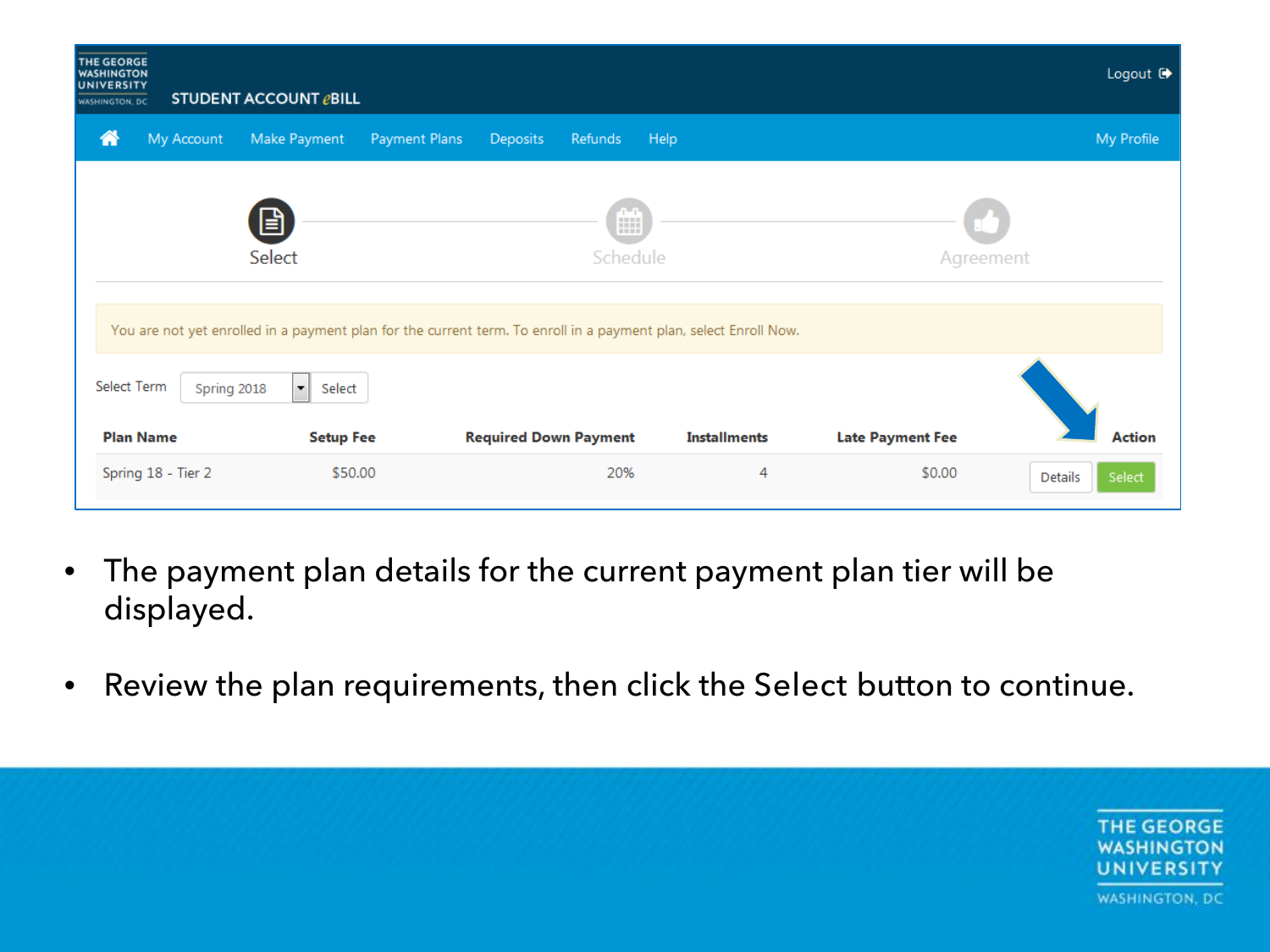• In the Schedule tab, enter your estimated costs for the selected semester.

| <b>Eligible Charges and Credits</b> |             |                      |
|-------------------------------------|-------------|----------------------|
| <b>Description</b>                  | Charges(\$) | Credits(\$)          |
| Tuition                             | 0.00        |                      |
| <b>Matriculation Fee</b>            | 0.00        |                      |
| <b>Student Assoc. Fee</b>           | 0.00        |                      |
| <b>Registration Fee</b>             | 0.00        |                      |
| <b>Library Gift</b>                 | 0.00        |                      |
| <b>Course Fees</b>                  | 0.00        |                      |
| Housing                             | 0.00        |                      |
| <b>Meal Plan</b>                    | 0.00        |                      |
| <b>Past Due Balance</b>             | 0.00        |                      |
| <b>Financial Aid</b>                |             | 0.00                 |
| <b>Other Payments</b>               |             | 0.00                 |
| <b>Prior Credit Balance</b>         |             | 0.00                 |
|                                     |             | <b>Balance: 0.00</b> |

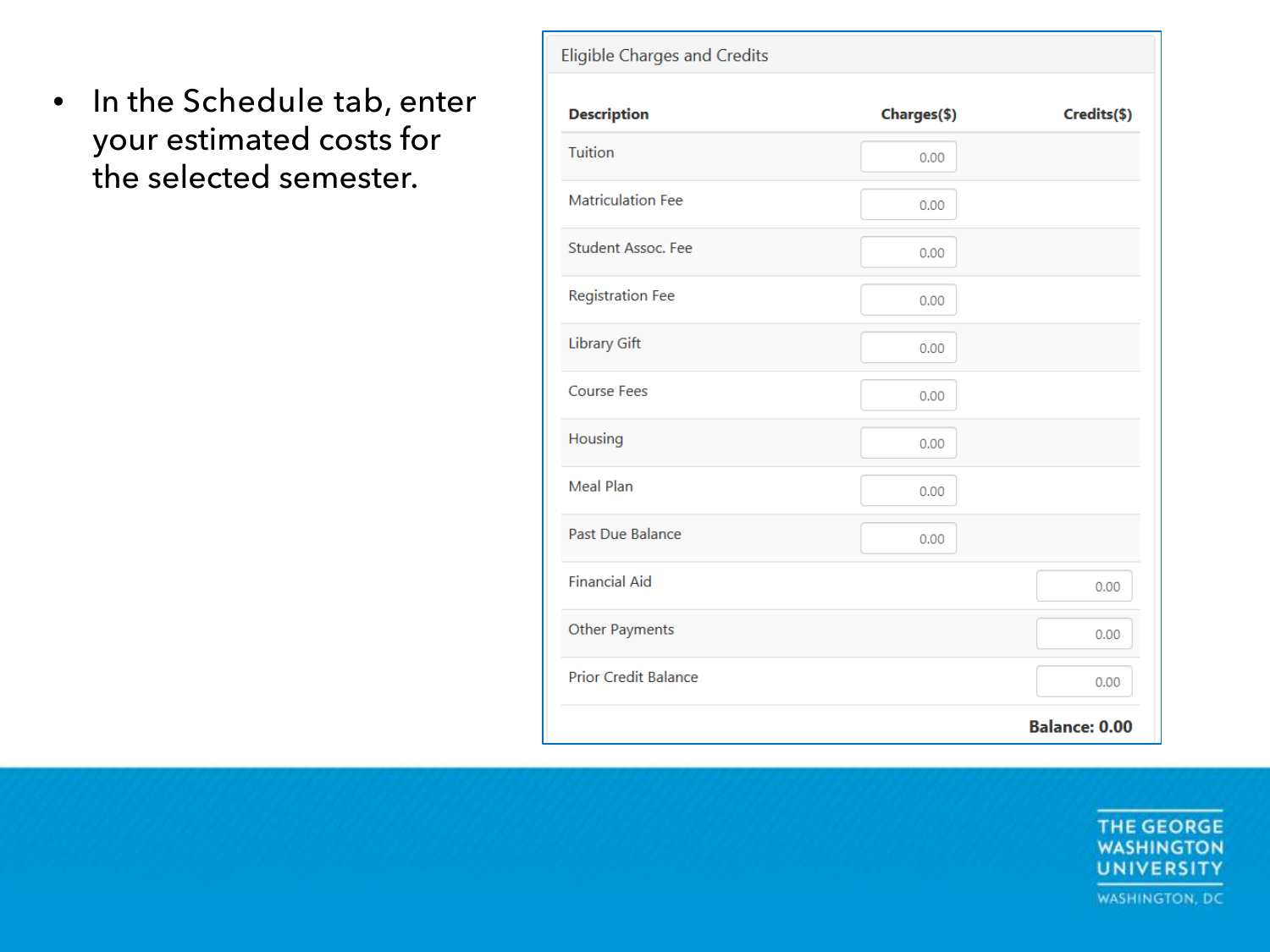If you are unsure of your estimated costs, please use the following links to assist you.

- Tuition and Fee information, visit the **SAO** website.
- Housing information, visit the **[Housing website](https://living.gwu.edu/housing-rates)**.
- Dining Plan costs, visit the **GWorld website**.

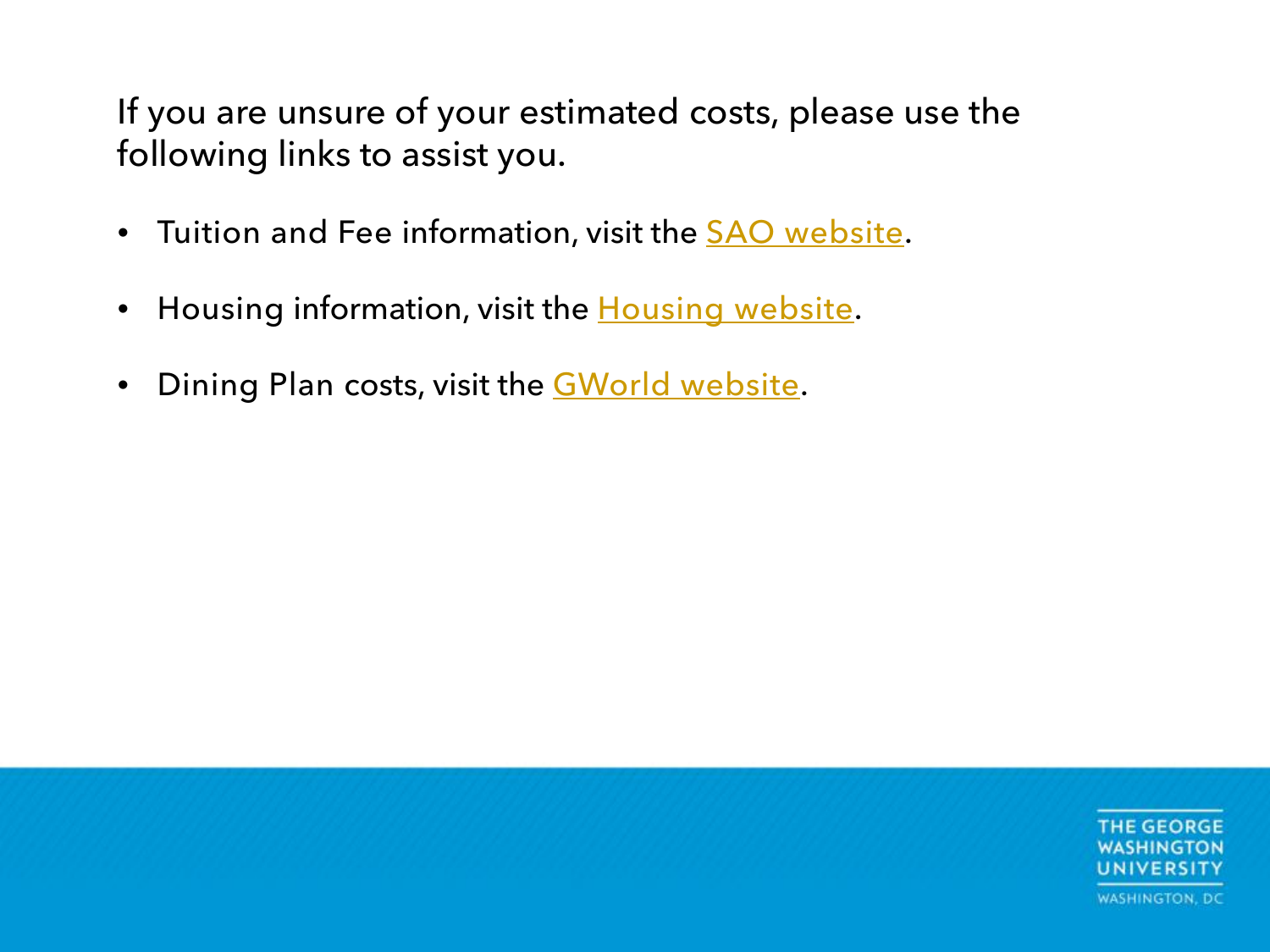| <b>Past Due Balance</b>     | 0.00 |                      |
|-----------------------------|------|----------------------|
| <b>Financial Aid</b>        |      | 0.00                 |
| <b>Other Payments</b>       |      | 0.00                 |
| <b>Prior Credit Balance</b> |      | 0.00                 |
|                             |      | <b>Balance: 0.00</b> |

- Also in the Schedule Payment Plan tab, enter your estimated financial aid, outside sources of funding (529 withdrawals, cash, etc.) for the select semester.
- Enter any prior term credit balance, if one exists. Please check most recent statement on your eBill.
- The plan Balance will be calculated based on your estimated costs less estimated aid/outside funding/prior credit balance.

**THE GEORGE** JNIVERSITY **WASHINGTON, DC**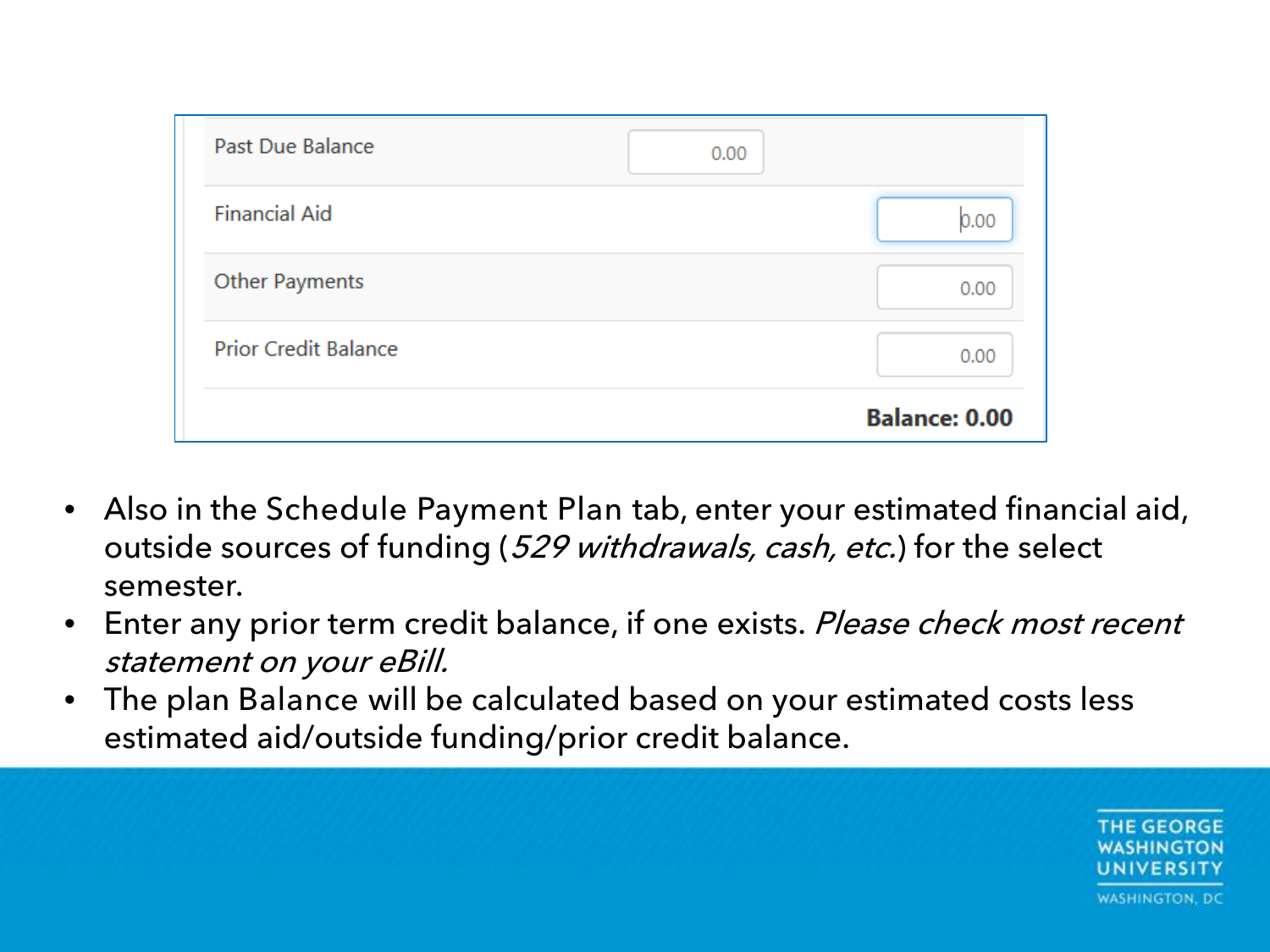- After entering all cost and payment information, click the Update Schedule button at the bottom of the page.
- Here we have estimated tuition as \$10,000.00 and a library gift of \$50.00

| <b>Description</b>          | Charges(\$)              | Credits(\$)          |
|-----------------------------|--------------------------|----------------------|
| Tuition                     | 10,000.00                |                      |
| <b>Matriculation Fee</b>    | 0.00                     |                      |
| Student Assoc. Fee          | 0.00                     |                      |
| <b>Registration Fee</b>     | 0.00                     |                      |
| <b>Library Gift</b>         | 50.00                    |                      |
| <b>Course Fees</b>          | 0.00                     |                      |
| Housing                     | 0.00                     |                      |
| Meal Plan                   | 0.00                     |                      |
| Past Due Balance            | 0.00                     |                      |
| <b>Financial Aid</b>        |                          | 0.00                 |
| Other Payments              |                          | 0.00                 |
| <b>Prior Credit Balance</b> |                          | 0.00                 |
|                             |                          | <b>Balance: 0.00</b> |
|                             | Maximum deferral amount: | 0.00                 |
|                             | Required down payment    | 0.00                 |
|                             | Additional down payment  | 0.00                 |

**THE GEORGE WASHINGTON UNIVERSITY WASHINGTON, DC**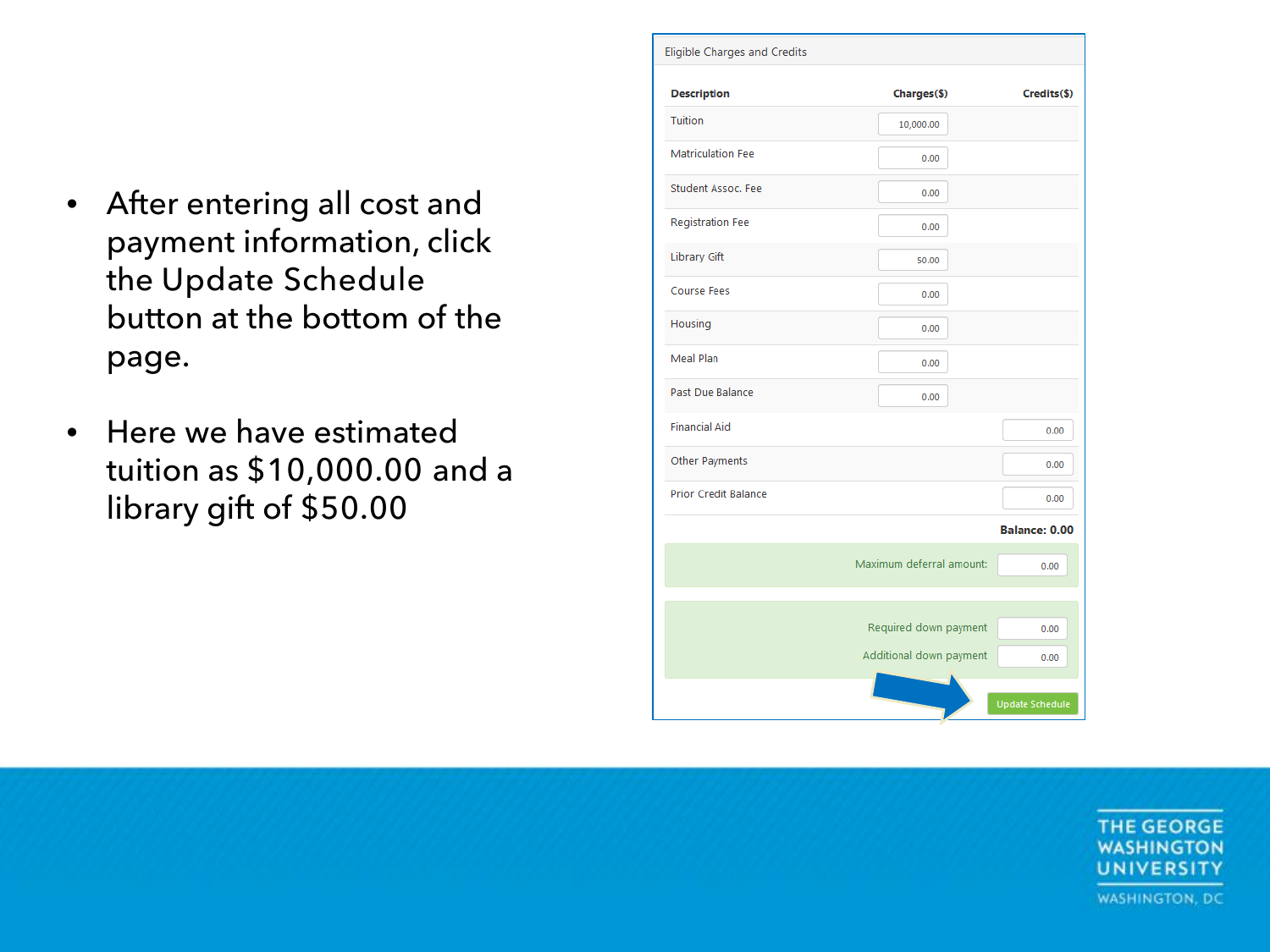

- Any payment plan established after the first installment is due must pay a down payment equal to all missed installments.
- The down payment will be calculated based on your tuition and fees you have entered less your expected financial aid. The down payment will be calculated automatically for you.

**THE GEORGE** UNIVERSITY **WASHINGTON, DC**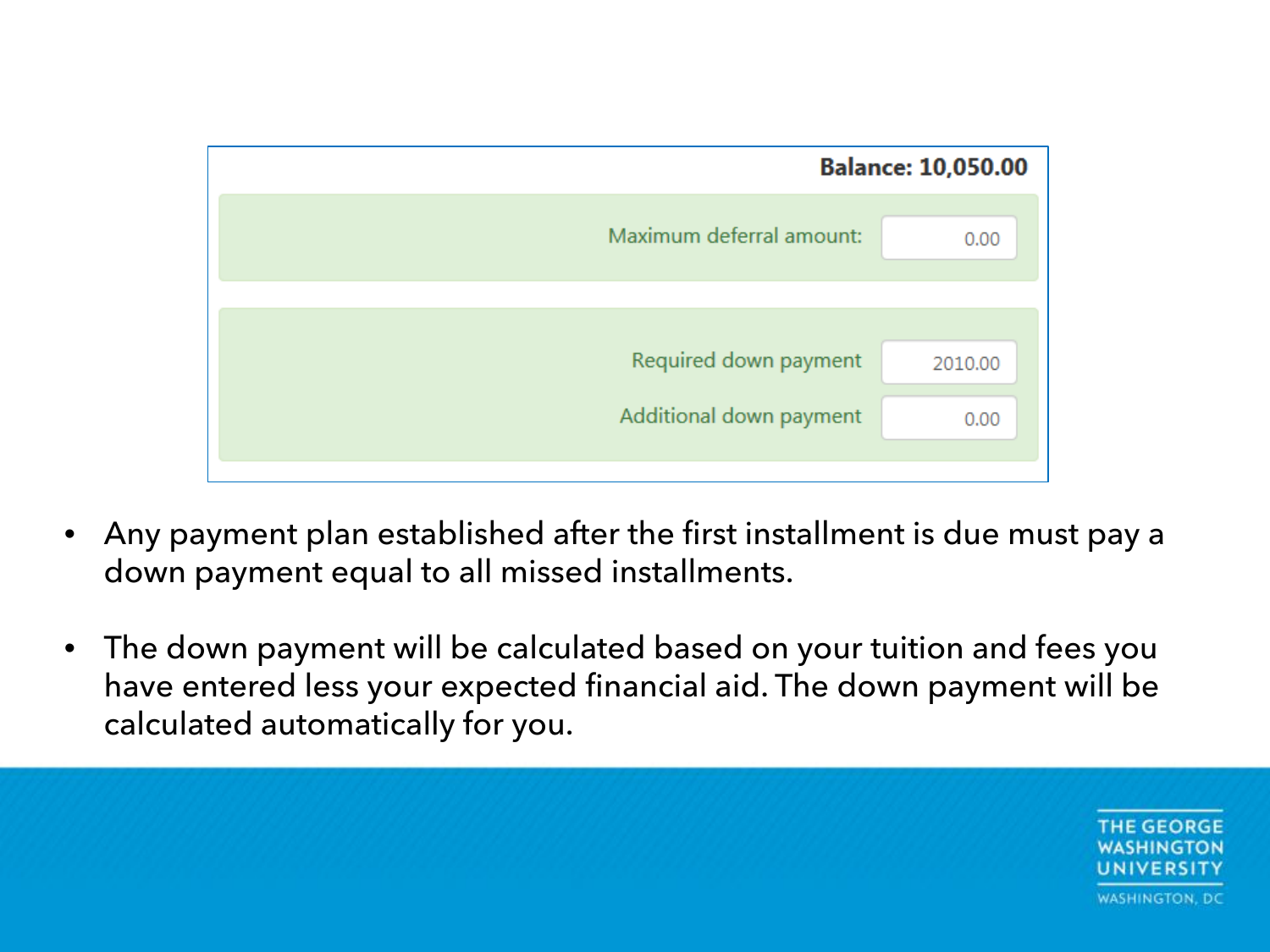- After clicking the Update Schedule button, the payment plan installment schedule on the right side of the page will update with the amounts and dates of your scheduled installments.
- Review the schedule, and if correct, then click the Continue button.
- If not, simply change the amounts you have entered for your tuition and fees or financial aid, then hit the Update Schedule button again to review a refreshed Payment Schedule.

| Payment Schedule               |                 |                                 |  |  |
|--------------------------------|-----------------|---------------------------------|--|--|
| <b>Description</b>             | <b>Due Date</b> | Amount(\$)                      |  |  |
| Setup fee                      | Due now         | 50.00                           |  |  |
| Down payment                   | Due now         | 2,010.00                        |  |  |
| Installment 1                  | 12/10/17        | 2,010.00                        |  |  |
| Installment 2                  | 1/10/18         | 2,010.00                        |  |  |
| Installment 3                  | 2/10/18         | 2,010.00                        |  |  |
| Installment 4                  | 3/10/18         | 2,010.00                        |  |  |
|                                |                 | Total of installments: 8,040.00 |  |  |
| <b>Total due now: 2,060.00</b> |                 |                                 |  |  |

THE GEORGE **JNIVERSITY WASHINGTON, DC**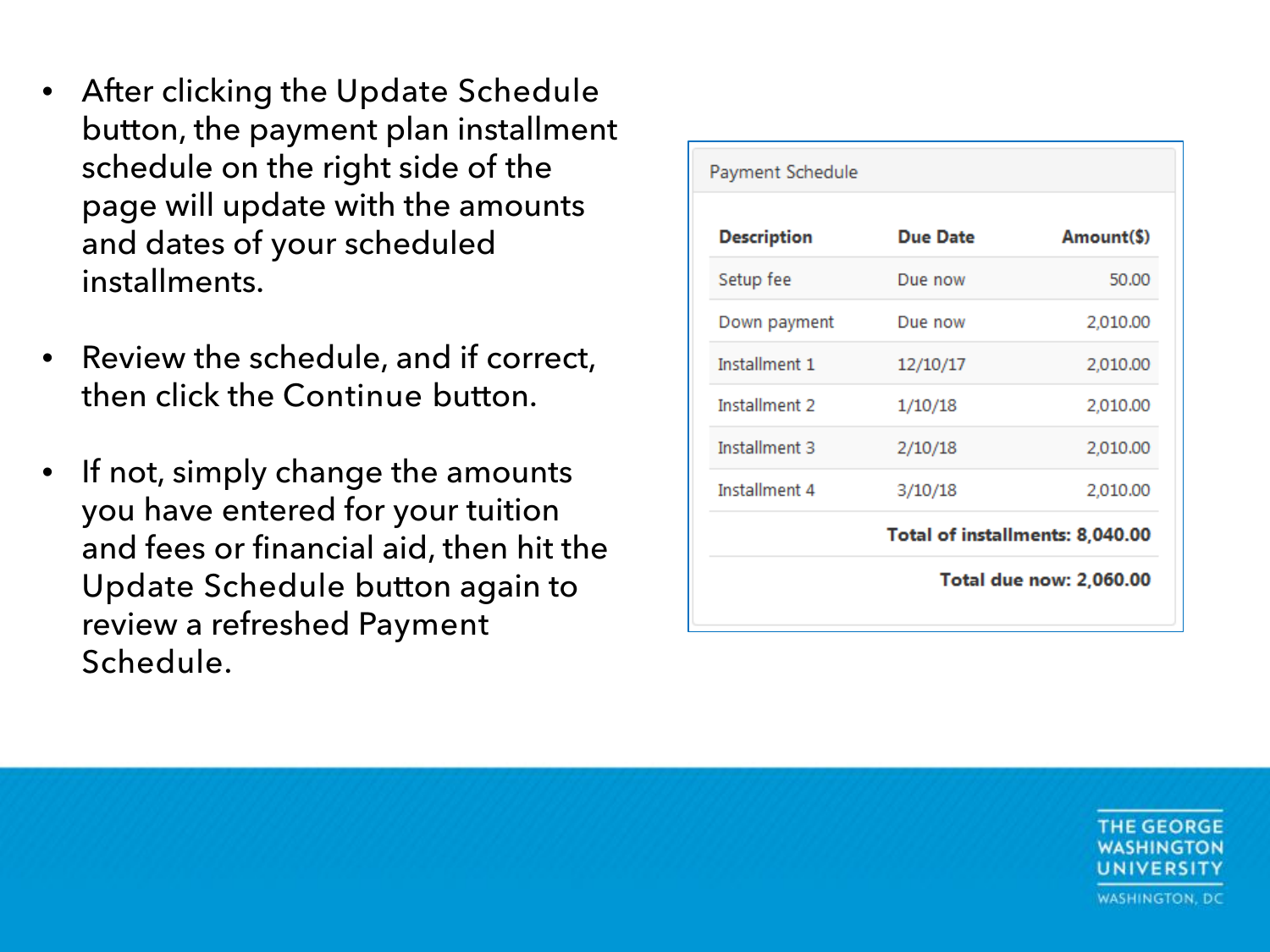| This plan requires scheduled payments.                                                                                                                                                                                                                                                                                                                                                                                                                  |            |        |  |               |      |        |  |
|---------------------------------------------------------------------------------------------------------------------------------------------------------------------------------------------------------------------------------------------------------------------------------------------------------------------------------------------------------------------------------------------------------------------------------------------------------|------------|--------|--|---------------|------|--------|--|
| • You must pay the plan fees before enrollment can be processed.<br>. All installments are paid automatically on their due dates. The payment method you choose will be used for all these payments.<br>. You are responsible for making sure that the payment method remains valid for the duration of this payment plan.<br>• If installment amounts change due to new charges or credits, the amounts of scheduled payments will adjust accordingly. |            |        |  |               |      |        |  |
| Select Method<br>Amount                                                                                                                                                                                                                                                                                                                                                                                                                                 | \$2,060,00 | Method |  | Select Method |      | Select |  |
| *Credit card payments are handled through PayPath®, a tuition payment service.                                                                                                                                                                                                                                                                                                                                                                          |            |        |  |               | Back | Cance  |  |
| <b>Electronic Check</b> - Payments can be made from a personal checking or savings account.                                                                                                                                                                                                                                                                                                                                                             |            |        |  |               |      |        |  |

- In the Payment tab, the amount of your down payment will be listed. That payment is due now.
- On the right, click the Select Method dropdown to select a current saved payment method, a new Electronic Check, or Credit Card via PayPath.

**THE GEORGE WASHINGTON** UNIVERSITY **WASHINGTON, DC**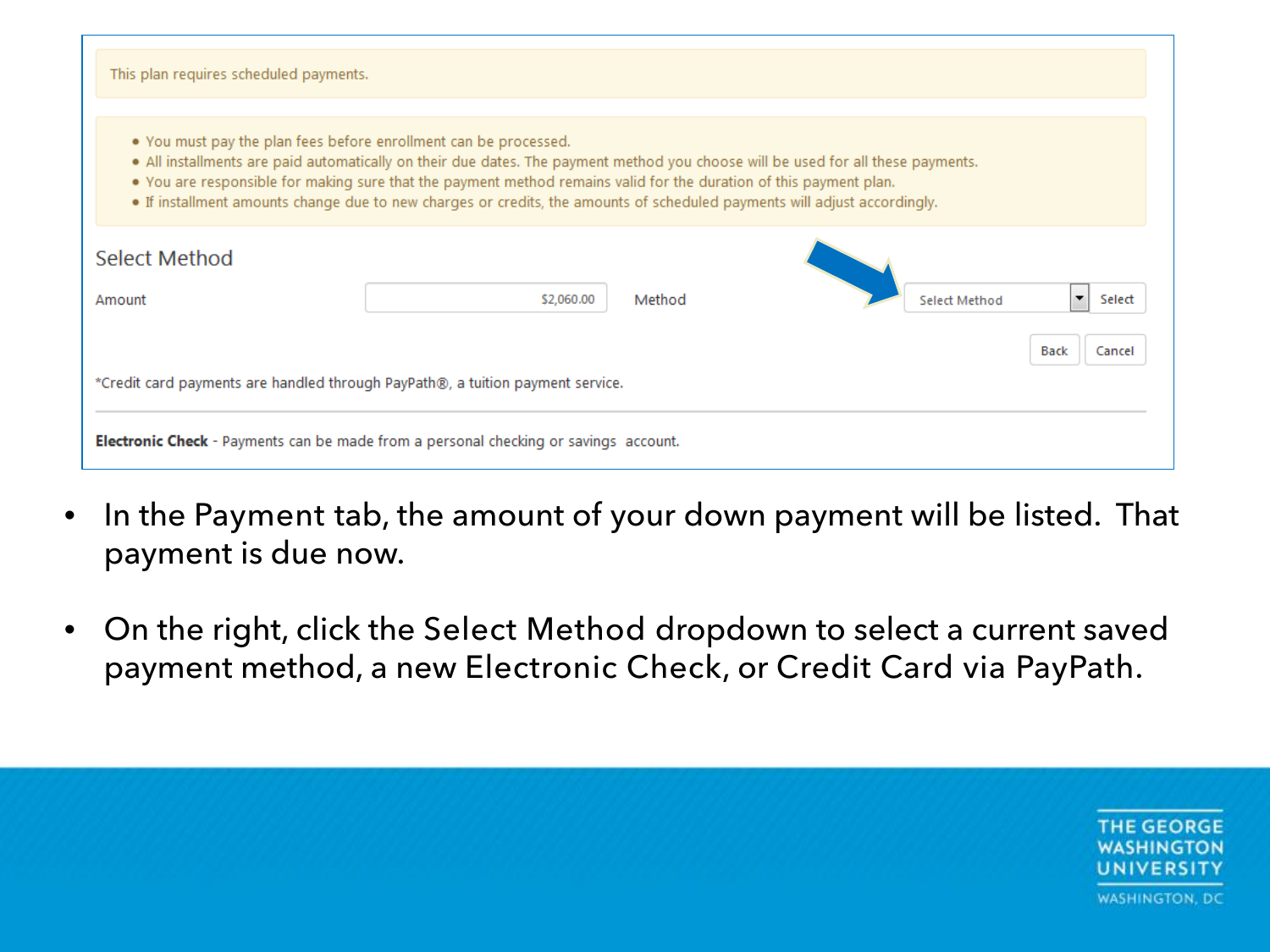| <b>Account Information</b>                                                                                                           | <b>Billing Information</b>                                              |                                    |
|--------------------------------------------------------------------------------------------------------------------------------------|-------------------------------------------------------------------------|------------------------------------|
| * Indicates required fields                                                                                                          | *Name on account:                                                       |                                    |
| You can use any personal checking or savings account.<br>Do not enter other accounts, such as corporate account numbers, credit      | <b>ID</b> Check here for an international address                       |                                    |
| cards, home equity, or traveler's checks.                                                                                            | *Billing address:                                                       |                                    |
| Do not enter debit card numbers. Instead, enter the complete routing<br>number and bank account number as found on a personal check. | Billing address line two:                                               |                                    |
| *Account type:<br>Select account type<br>۰.                                                                                          | *City:                                                                  |                                    |
| *Routing number: (Example)                                                                                                           | *State/Province:                                                        | ۰.<br><b>Select State/Province</b> |
| *Bank account number:                                                                                                                | *Postal Code:                                                           |                                    |
| *Confirm account number:                                                                                                             | <b>Refund Options</b>                                                   |                                    |
|                                                                                                                                      | Only one account can be designated to receive refunds.                  |                                    |
|                                                                                                                                      | Check here if you would like refunds to be deposited into this account. |                                    |
|                                                                                                                                      | *Save payment method as:<br>(example My Checking)                       |                                    |
|                                                                                                                                      |                                                                         | Continue<br><b>Back</b><br>Cancel  |

• For Electronic Checks, select the bank account type, then enter the routing number, account number, and address for your preferred bank account.

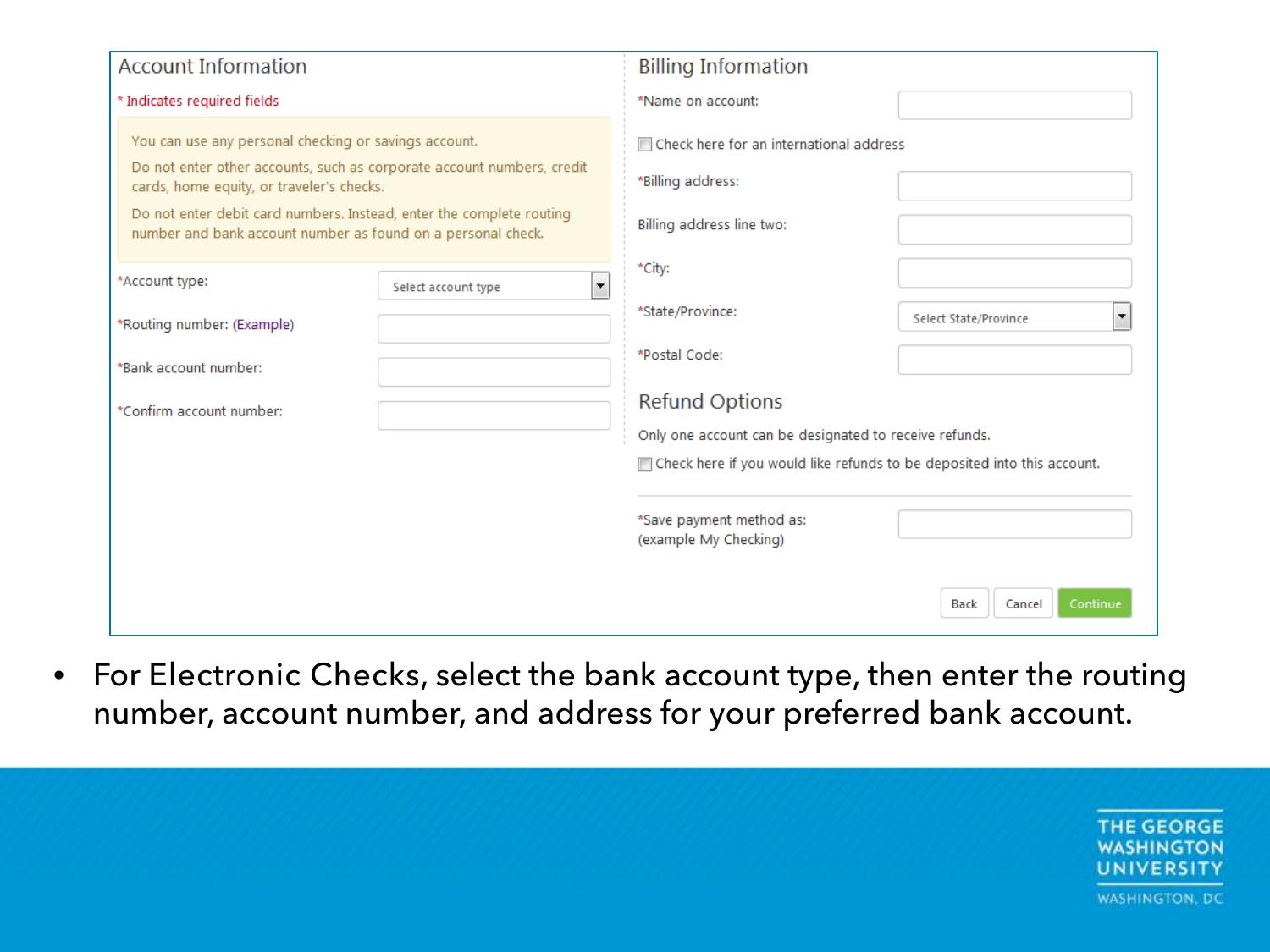• For Credit Card via PayPath, you will be automatically directed to the plan agreement page. You will enter your information after completing the Plan Agreement.

| Payment Plan Agreement                                             |                                                                                 |            |  |  |
|--------------------------------------------------------------------|---------------------------------------------------------------------------------|------------|--|--|
| Please read the following agreement carefully before you continue. |                                                                                 |            |  |  |
| Annual Percentage<br>Rate                                          | The cost of your credit as a yearly rate.                                       | 0.00%      |  |  |
| Setup Fee                                                          | The dollar amount the credit will cost you, including all fees.                 | \$50.00    |  |  |
| <b>Amount Financed</b>                                             | The amount of credit provided to you or on your behalf.                         | \$8,040.00 |  |  |
| <b>Total of Payments</b>                                           | The amount you will have paid after you have made all payments as<br>scheduled. | \$8,090.00 |  |  |

There is no penalty if you pay your plan off early. However, the setup fee is not refundable.

John A. Doe , understand that I have scheduled my 4 recurring installment payments and these payments will automatically be processed on the due date specified for each installment. I understand that I may contact GW at sao@gwu.edu to cancel the automatic payments, and that this will revoke my participation in the plan. I understand that INSTALLMENT AMOUNTS MAY CHANGE over time to account for any new charges, payments, or financial aid adjustments. I also agree to pay the setup fee of \$50.00, as well as any service charges assess by TouchNet PayPath tuition services for paying plan down payments or installments using a credit card. I also understand that failure to meet the terms of this agreement may entitle The George Washington University to revoke the payment plan and apply its standard terms and conditions for student accounts, which may include (1) declaring the full balance plus applicable late fees of \$150 per semester and interest accrued monthly at an annual percentage rate of 12% on past due balances immediately due and payable, (2) refusing subsequent registration for any classes and/or drop current classes (3) denying future enrollment in any payment plan, and (4) withholding grades, diplomas, or transcripts from being released until the unpaid balance is paid. Accounts that are more than 90 days past due will be referred to a third party collection agency and/or attorney for collection. I agree that I am responsible for and will pay any court costs, collection fees of the third party collection agency or attorney fee of 33.34% of the putstanding balance of the account, and any other charges or fees necessary for the collection of this debt.

- Installment 1 in the amount of \$2,010.00 due on 12/10/17.
- Installment 2 in the amount of \$2,010.00 due on 1/10/18.
- Installment 3 in the amount of \$2,010.00 due on 2/10/18.
- Installment 4 in the amount of \$2,010.00 due on 3/10/18.

This agreement is dated Friday, November 17, 2017.

For fraud detection purposes, your internet address has been logged:

161.253.233.157 at 11/17/17 5:10:07 PM EST

**Print Worksheet Print Agreement** 

Cancel

**Back** 

**THE GEORGE WASHINGTON** UNIVERSITY WASHINGTON, DC